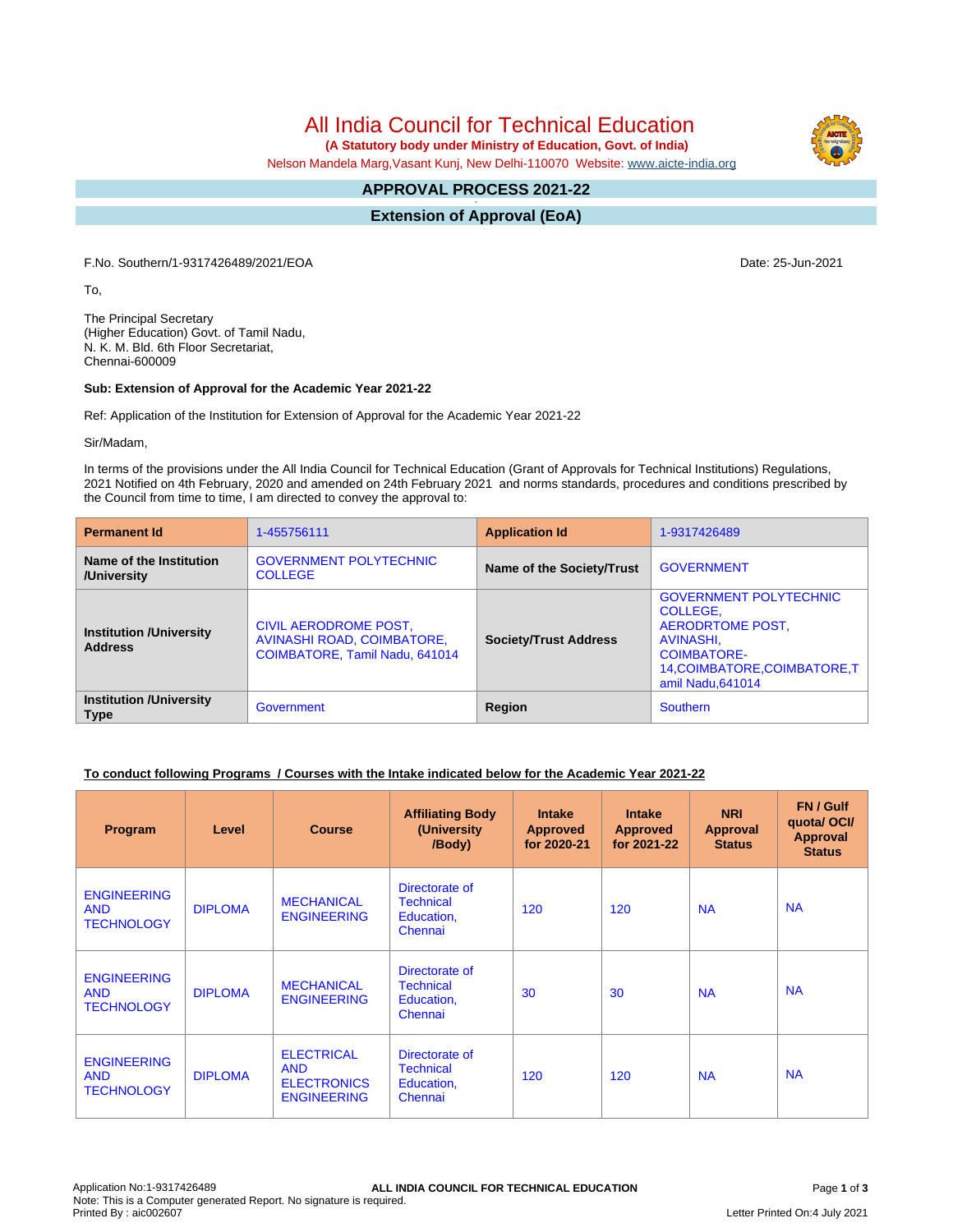| <b>ENGINEERING</b><br><b>AND</b><br><b>TECHNOLOGY</b> | <b>DIPLOMA</b> | <b>ELECTRONICS &amp;</b><br><b>COMMUNICATIO</b><br><b>N ENGG</b>            | Directorate of<br><b>Technical</b><br>Education,<br>Chennai | 120 | 120 | <b>NA</b> | <b>NA</b> |
|-------------------------------------------------------|----------------|-----------------------------------------------------------------------------|-------------------------------------------------------------|-----|-----|-----------|-----------|
| <b>ENGINEERING</b><br><b>AND</b><br><b>TECHNOLOGY</b> | <b>DIPLOMA</b> | <b>PRODUCTION</b><br><b>ENGINEERING</b>                                     | Directorate of<br><b>Technical</b><br>Education,<br>Chennai | 60  | 60  | <b>NA</b> | <b>NA</b> |
| <b>ENGINEERING</b><br><b>AND</b><br><b>TECHNOLOGY</b> | <b>DIPLOMA</b> | <b>COMPUTER</b><br><b>ENGINEERING</b>                                       | Directorate of<br><b>Technical</b><br>Education,<br>Chennai | 60  | 60  | <b>NA</b> | <b>NA</b> |
| <b>ENGINEERING</b><br><b>AND</b><br><b>TECHNOLOGY</b> | <b>DIPLOMA</b> | <b>CIVIL</b><br><b>ENGINEERING</b>                                          | Directorate of<br><b>Technical</b><br>Education,<br>Chennai | 30  | 30  | <b>NA</b> | <b>NA</b> |
| <b>ENGINEERING</b><br><b>AND</b><br><b>TECHNOLOGY</b> | <b>DIPLOMA</b> | <b>MECHANICAL</b><br><b>ENGINEERING</b>                                     | Directorate of<br><b>Technical</b><br>Education,<br>Chennai | 60  | 60  | <b>NA</b> | <b>NA</b> |
| <b>ENGINEERING</b><br><b>AND</b><br><b>TECHNOLOGY</b> | <b>DIPLOMA</b> | <b>ELECTRICAL</b><br><b>AND</b><br><b>ELECTRONICS</b><br><b>ENGINEERING</b> | Directorate of<br><b>Technical</b><br>Education,<br>Chennai | 60  | 60  | <b>NA</b> | <b>NA</b> |
| <b>ENGINEERING</b><br><b>AND</b><br><b>TECHNOLOGY</b> | <b>DIPLOMA</b> | <b>CIVIL</b><br><b>ENGINEERING</b>                                          | Directorate of<br><b>Technical</b><br>Education.<br>Chennai | 120 | 120 | <b>NA</b> | <b>NA</b> |

#### **It is mandatory to comply with all the essential requirements as given in APH 2021-22 (Appendix 6)**

The Institution/ University is having the following deficiencies as per the online application submitted to AICTE (self-disclosure based) and the same shall be complied within Six Months from the date of issue of this EoA

### **Deficiencies\* Noted (based on Self Disclosure)**

**\***Please refer Deficiency Report for details